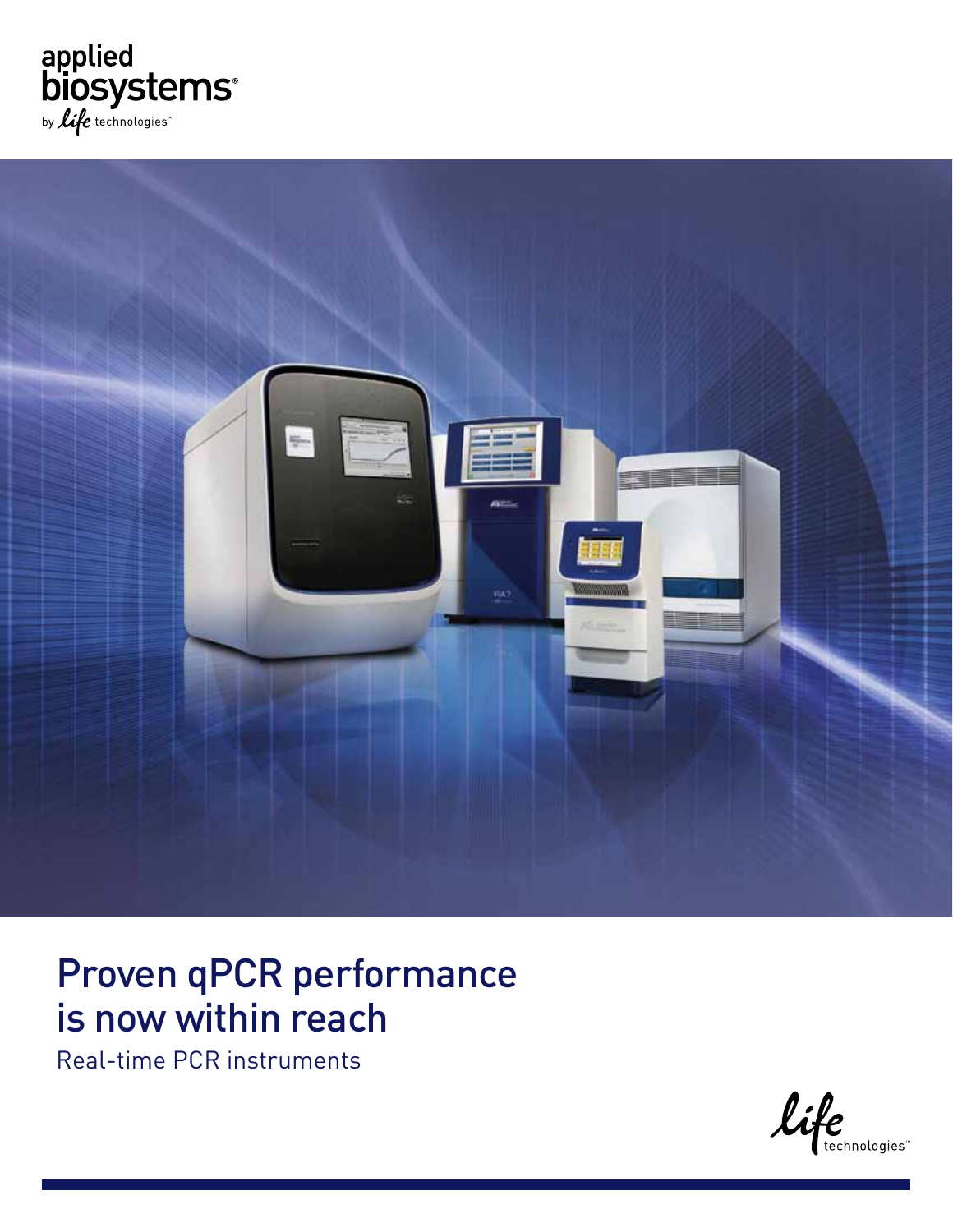# Choose the Life Technologies solution to match your budget and performance needs

Built on 20 years of industry-leading innovation, only the Applied Biosystems® real-time PCR portfolio can grow with your research needs.

From the simple reliability of the StepOne® systems to the unprecedented throughput of the QuantStudio™ 12K Flex system, no other lineup offers you more flexibility, scalability, and performance.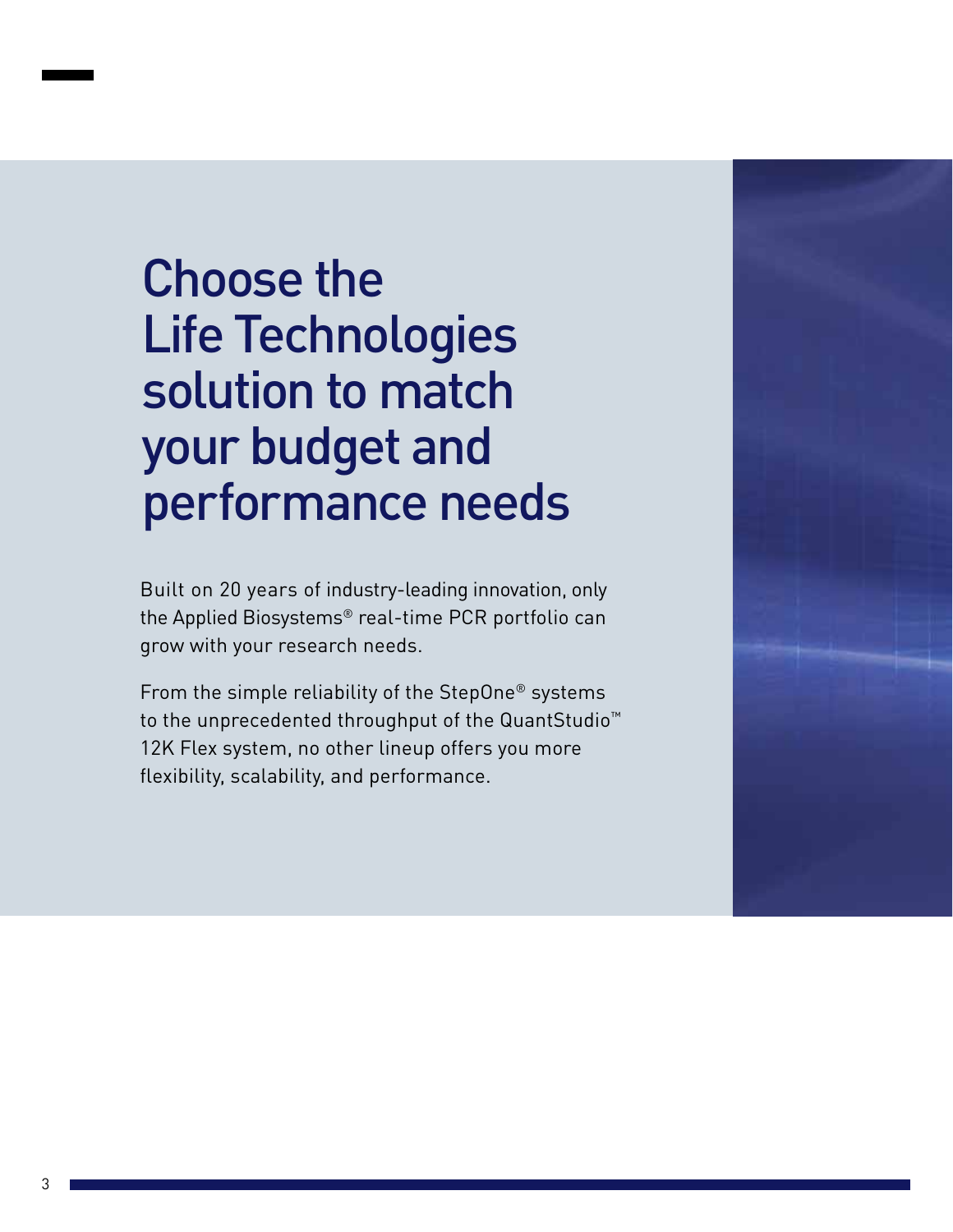

### Price

|                  | StepOne <sup>®</sup> /StepOnePlus <sup>®</sup><br>systems | 7500/7500 Fast<br>systems | ViiA™ 7<br>system                                          | QuantStudio <sup>™</sup> 12K<br>Flex system                                                                       |
|------------------|-----------------------------------------------------------|---------------------------|------------------------------------------------------------|-------------------------------------------------------------------------------------------------------------------|
| Price            | \$1,5                                                     | \$\$                      | \$\$\$                                                     | \$\$\$\$                                                                                                          |
| Colors           | 3/4                                                       | 5                         | 6 colors (21 filter<br>combinations)                       | 6 colors (21 filter<br>combinations)                                                                              |
| Ease of use      |                                                           | $\bullet\bullet\bullet$   | $\bullet\bullet\bullet\bullet$                             |                                                                                                                   |
| Available blocks | 48/96 - well                                              | Fast 96-well              | 96-well, Fast 96-well,<br>384-well & TaqMan®<br>Array Card | 96-well, Fast 96-well,<br>384-well, TaqMan®<br>Array Card & 3,072<br>through-hole<br>OpenArray <sup>®</sup> Plate |
| Throughput       | $\bullet/\bullet\bullet$                                  | $\bullet\bullet$          | $\bullet\bullet\bullet$                                    |                                                                                                                   |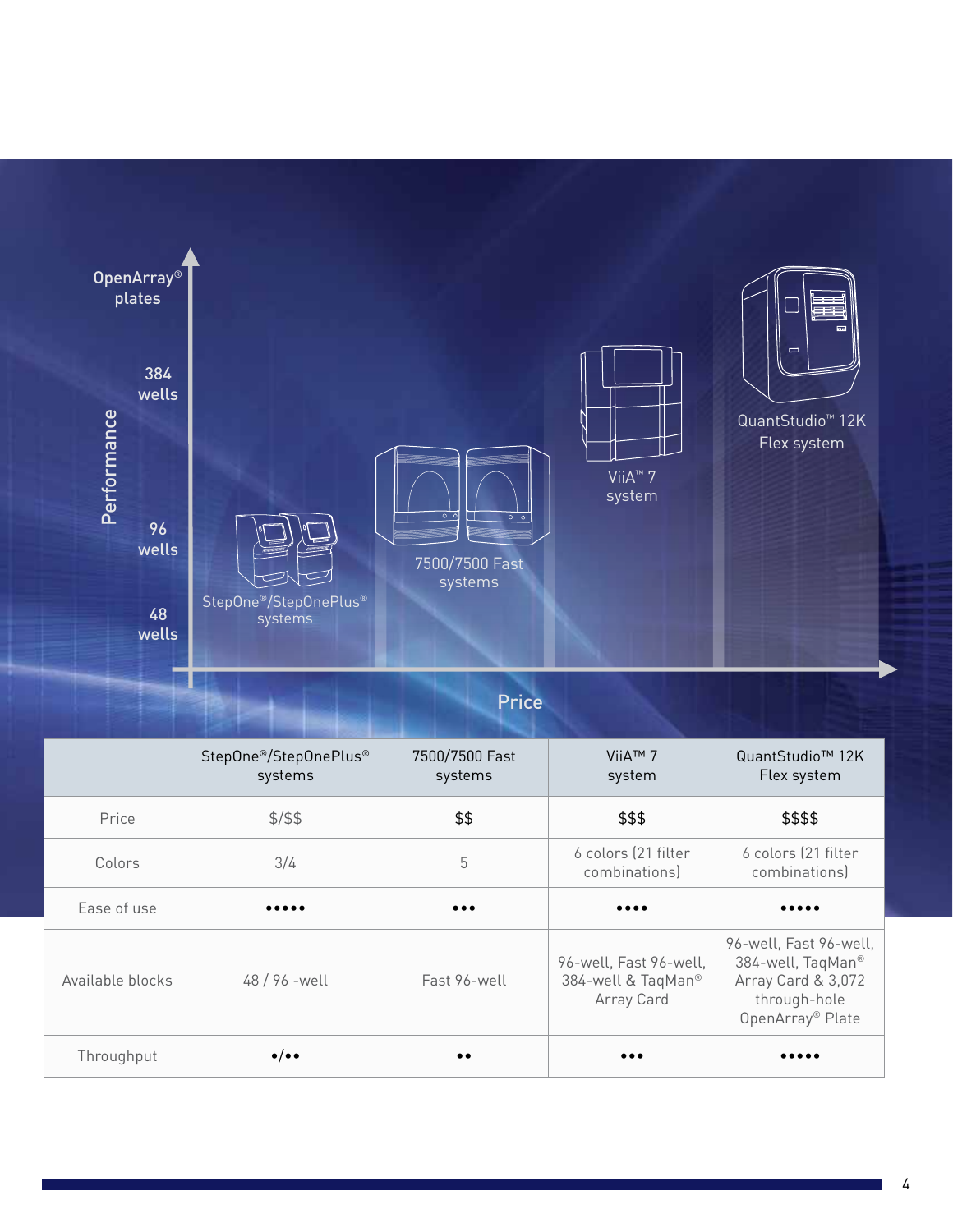# StepOne® and StepOnePlus® systems



Our most affordable and simple real-time PCR solutions featuring 48- or 96-well blocks and 4-color Fast or standard cycling. Delivering high-quality results that are perfect for all levels of experience.

|                                                                                                                                                                                  | StepOne <sup>®</sup> Real-Time<br><b>PCR System</b> | StepOnePlus <sup>®</sup> Real-Time<br><b>PCR System</b> |
|----------------------------------------------------------------------------------------------------------------------------------------------------------------------------------|-----------------------------------------------------|---------------------------------------------------------|
| Easy-to-use, convenient, and intuitive software-<br>provides quick-start functionality, remote monitoring,<br>and email notification                                             |                                                     |                                                         |
| Ultracompact footprint and PC-free operation-<br>system fits most laboratory settings                                                                                            |                                                     |                                                         |
| Run fast-perform Fast PCR reactions typically in less than<br>40 minutes                                                                                                         |                                                     |                                                         |
| Advanced optical system-Long-life LED-based<br>system records fluorescence from FAM™/SYBR®<br>Green I, VIC <sup>®</sup> /JOE <sup>™</sup> , and ROX <sup>™</sup> dyes            |                                                     | (TAMRA <sup>™</sup> dye also)                           |
| Powerful High Resolution Melt (HRM) software (optional)-<br>perform more sophisticated melting analysis with an easy-to-<br>follow workflow and minimal subjective data analysis |                                                     |                                                         |
| Flexibility-innovative VeriFlex <sup>™</sup> technology enables convenient<br>PCR optimization                                                                                   |                                                     |                                                         |
| 3-color, 48-well system-upgradable to StepOnePlus <sup>®</sup> system                                                                                                            |                                                     |                                                         |
| 4-color, 96-well system-delivers precise results                                                                                                                                 |                                                     |                                                         |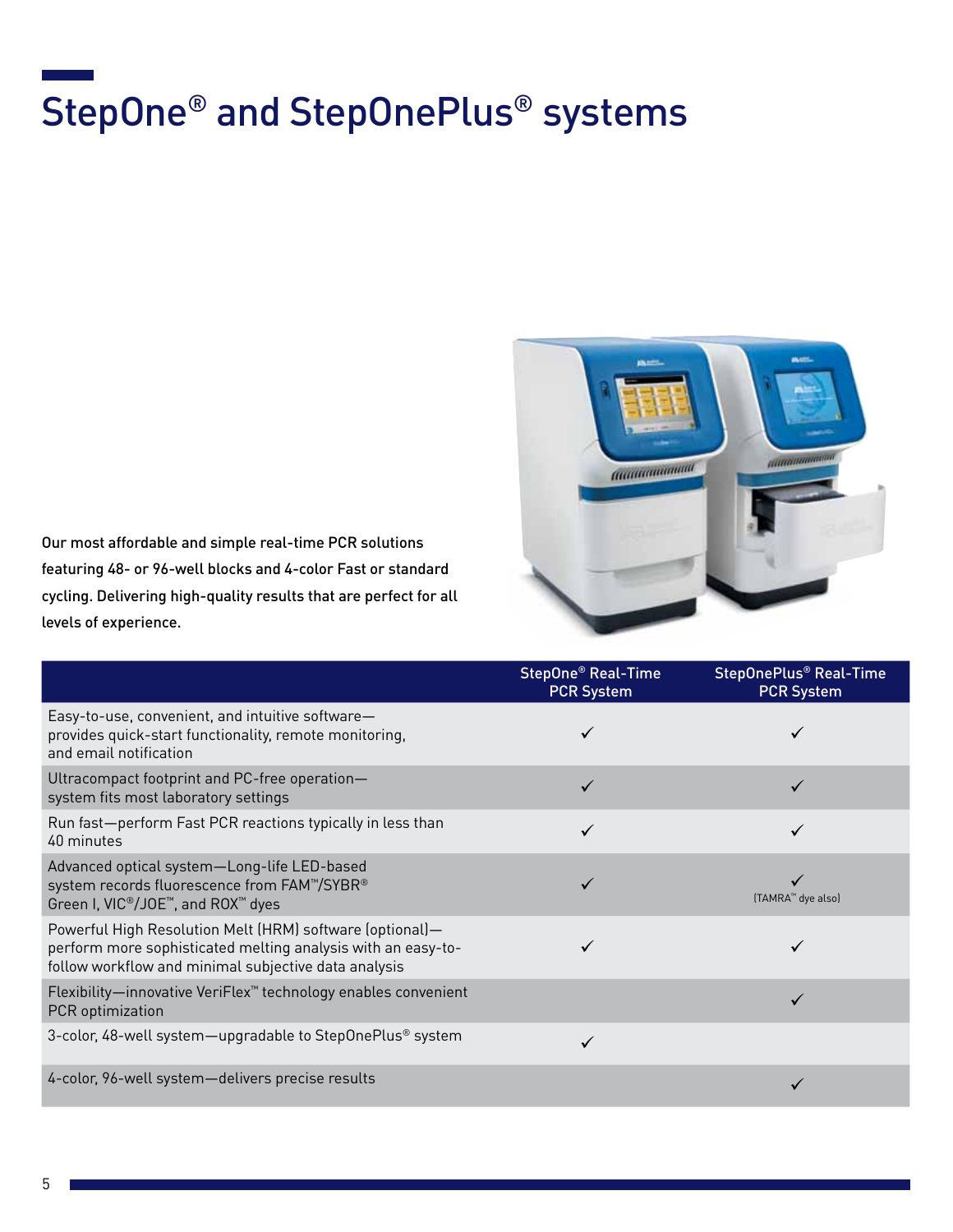## 7500 and 7500 Fast systems

The 7500 and 7500 Fast Real-Time PCR Systems offer the flexibility to meet a range of research needs, from basic research and diagnostics to human identification testing, as well as *in vitro* analysis and food testing. These systems give you the confidence you are looking for in your validated research applications.



| <b>Benefits</b>                     | <b>Description</b>                                                                                                                          |
|-------------------------------------|---------------------------------------------------------------------------------------------------------------------------------------------|
| Advanced optical system             | CCD camera with halogen lamp excitation; 5 excitation<br>and 5 emission filters.                                                            |
| Flexibility                         | Specialized optical system enables easy and accurate calibration to<br>accommodate new dyes without the addition of new filter sets.        |
| Superior multiplexing               | Powerful multicomponenting algorithm minimizes<br>spectral crosstalk.                                                                       |
| Designed for validated applications | Validated 7500 and 7500 Fast Real-Time PCR Systems are available<br>for human identification, food testing, and animal health applications. |
| Easy-to-use, intuitive software     | Includes enhanced Gene Expression Study package.                                                                                            |
| 21 CFR Part 11 Module (optional)    | Powerful tool assists with 21 CFR Part 11 compliance while still<br>offering the flexibility of user-customizable configuration settings.   |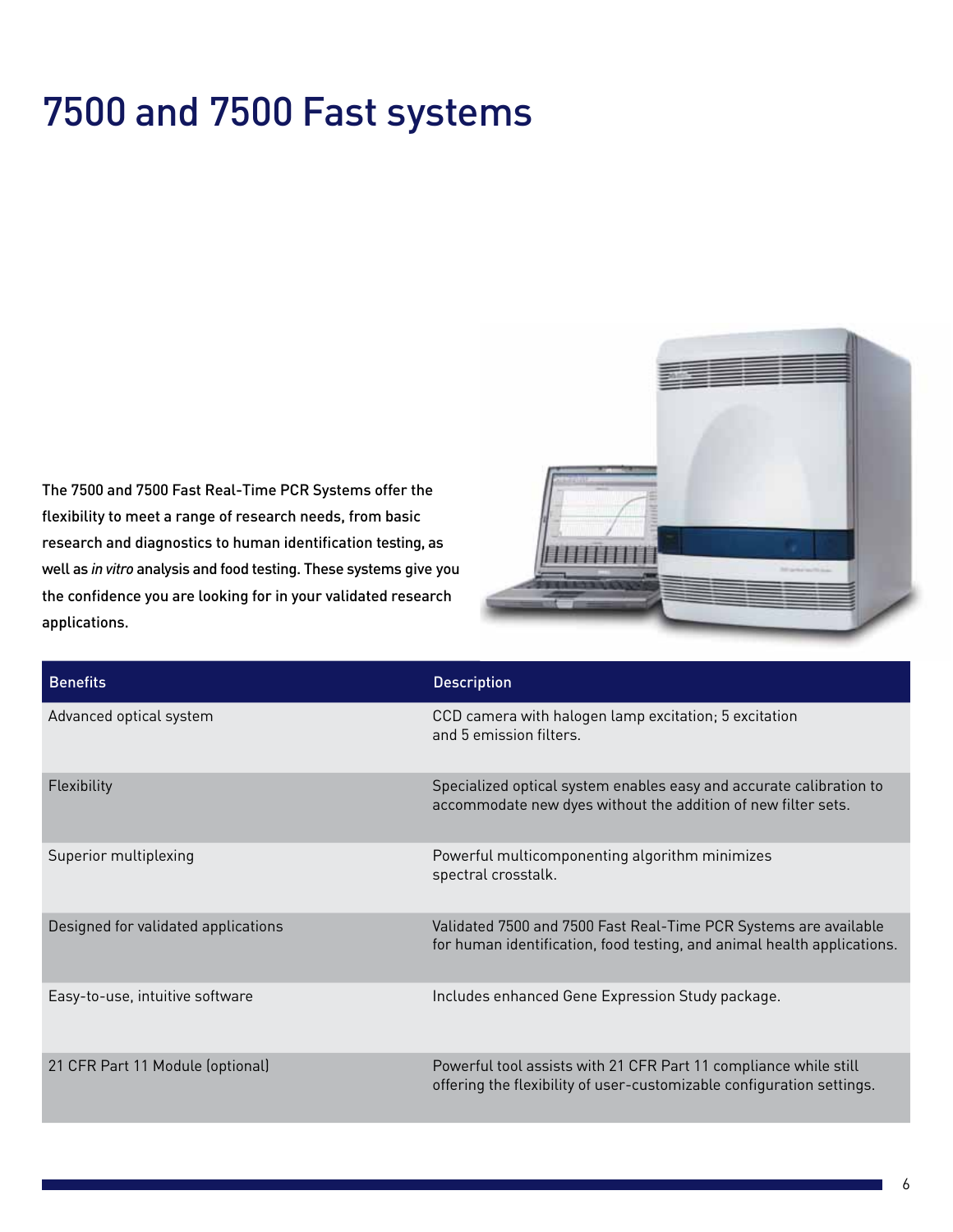



A step-up in productivity and flexibility, the ViiA™ 7 Real-Time PCR System features interchangeable blocks in 96-well, Fast 96-well, 384-well, and TaqMan® Array formats, plus 6 colors (21 filter combinations).

| <b>Benefits</b>             | <b>Description</b>                                                                                                                                                                                                                                                                                                                                                                                                                                                                                                                 |
|-----------------------------|------------------------------------------------------------------------------------------------------------------------------------------------------------------------------------------------------------------------------------------------------------------------------------------------------------------------------------------------------------------------------------------------------------------------------------------------------------------------------------------------------------------------------------|
| Accomplish more, faster     | Run hundreds of real-time PCR reactions effortlessly using TaqMan®<br>Array Microfluidic Cards, optimized with the ViiA <sup>™</sup> 7 system. Integrated<br>with the Twister <sup>™</sup> II robot, the ViiA <sup>™</sup> 7 system maximizes productivity<br>for automated environments.                                                                                                                                                                                                                                          |
| Skip the learning curve     | The intuitive software, easy touch-screen setup, automation<br>integration, and effortless block exchange of the ViiA <sup>™</sup> 7 system are<br>designed to let you get started right away.                                                                                                                                                                                                                                                                                                                                     |
| Get results you can trust   | Improved well-to-well and instrument-to-instrument data accuracy<br>with the OptiFlex® system features 21 filter combinations for maxi-<br>mum multiplexing and chemistry flexibility.                                                                                                                                                                                                                                                                                                                                             |
| Quality data analysis tools | Tools to enhance your research at your fingertips, such as 21 CFR<br>Part 11 compliance, include:<br>• The optional SAE module assists with security, auditing, and<br>electronic signature (SAE) of records for full data traceability<br>. High Resolution Melt (HRM)-using the built-in MeltDoctor <sup>™</sup><br>protocols and calibrations, you can spend less time optimizing the<br>run and more time customizing your results, and define the number<br>of variants you want to see by quickly changing analysis settings |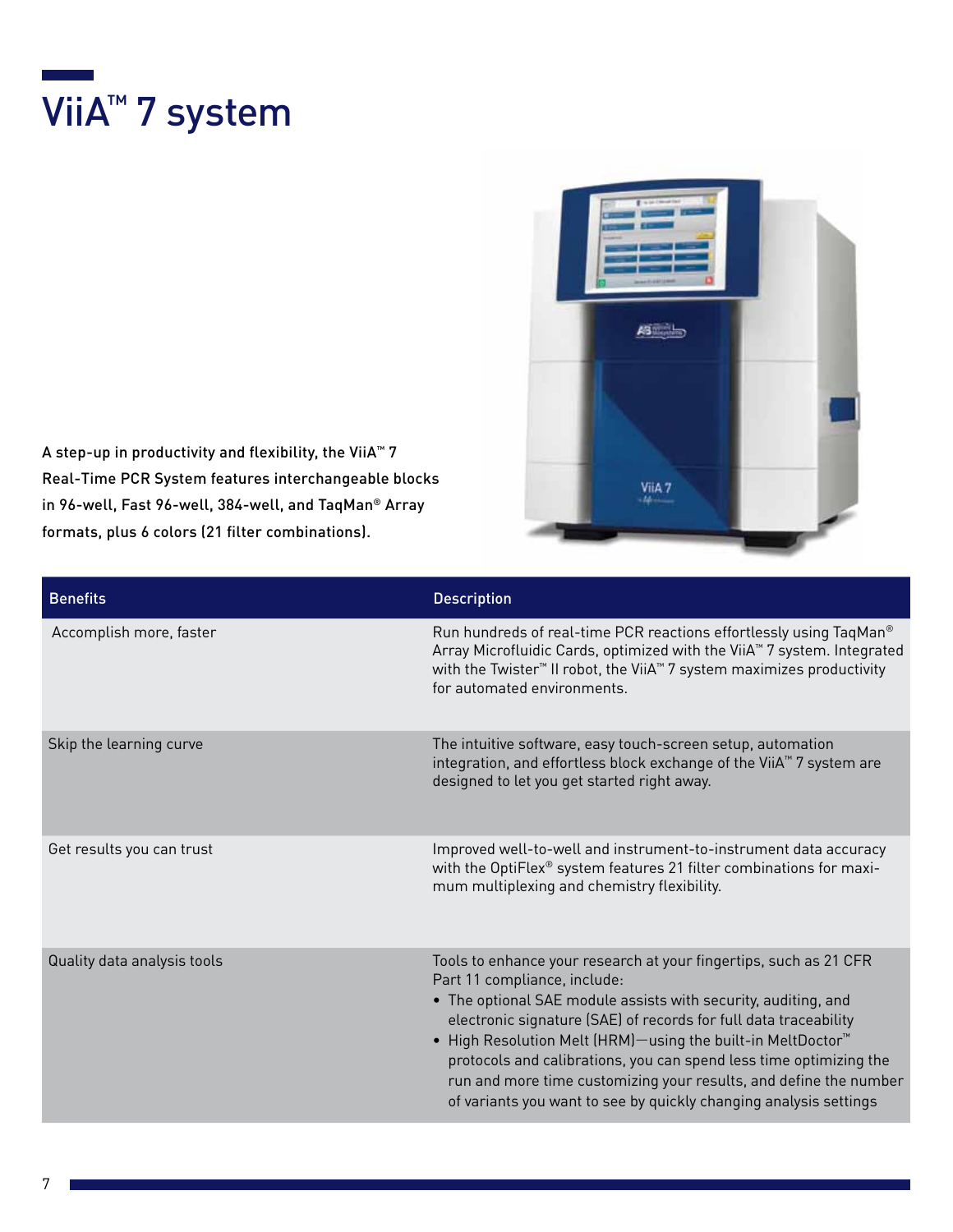## QuantStudio™ 12K Flex system

Delivering our highest throughput, flexibility, and scalability, the QuantStudio™ 12K Flex Real-Time PCR System features 5 interchangeable blocks to support 96-well, Fast 96-well, 384-well, TaqMan® Array Card, and OpenArray® formats. You can now analyze from 1 to over 12,000 data points per run in an assay format that is right for your project.



| <b>Benefits</b>                                                       | <b>Description</b>                                                                                                                                                                                                                                         |
|-----------------------------------------------------------------------|------------------------------------------------------------------------------------------------------------------------------------------------------------------------------------------------------------------------------------------------------------|
| Superior scalability                                                  | With five interchangeable thermal cycling blocks, you can analyze<br>from 1 to 12,000 data points per run in the assay format that's right for<br>your project.                                                                                            |
| Maximum multiplexing & chemistry options                              | Proven fluorescence detection with enhanced OptiFlex® technology<br>(i.e., white light LED and 6 colors (21 filter combinations)) offers<br>extremely accurate and sensitive data collection.                                                              |
| Seamless switch from qPCR to digital PCR                              | Increase the precision and sensitivity of your experiments by<br>interchanging real-time PCR and digital PCR applications using<br>QuantStudio <sup>™</sup> digital PCR kits and DigitalSuite <sup>™</sup> software with<br>OpenArray <sup>®</sup> blocks. |
| Simple, high-throughput, and fast<br>OpenArray <sup>®</sup> workflow  | Easily load your samples in the AccuFill <sup>™</sup> system, then run up to 4<br>OpenArray <sup>®</sup> plates simultaneously to generate over 12,000 data points<br>in each run.                                                                         |
| Unparalleled throughput                                               | When equipped with the OpenArray® block, Twister® II automation<br>robot, and several GeneAmp® PCR System 9700 thermal cyclers, you<br>have the capacity to analyze more than 2 million data points per day.                                               |
| Increase data integrity, quality control<br>and results you can trust | Integrated sample tracking and security, auditing, and electronic<br>signature (SAE) module to assist in 21 CFR compliance.                                                                                                                                |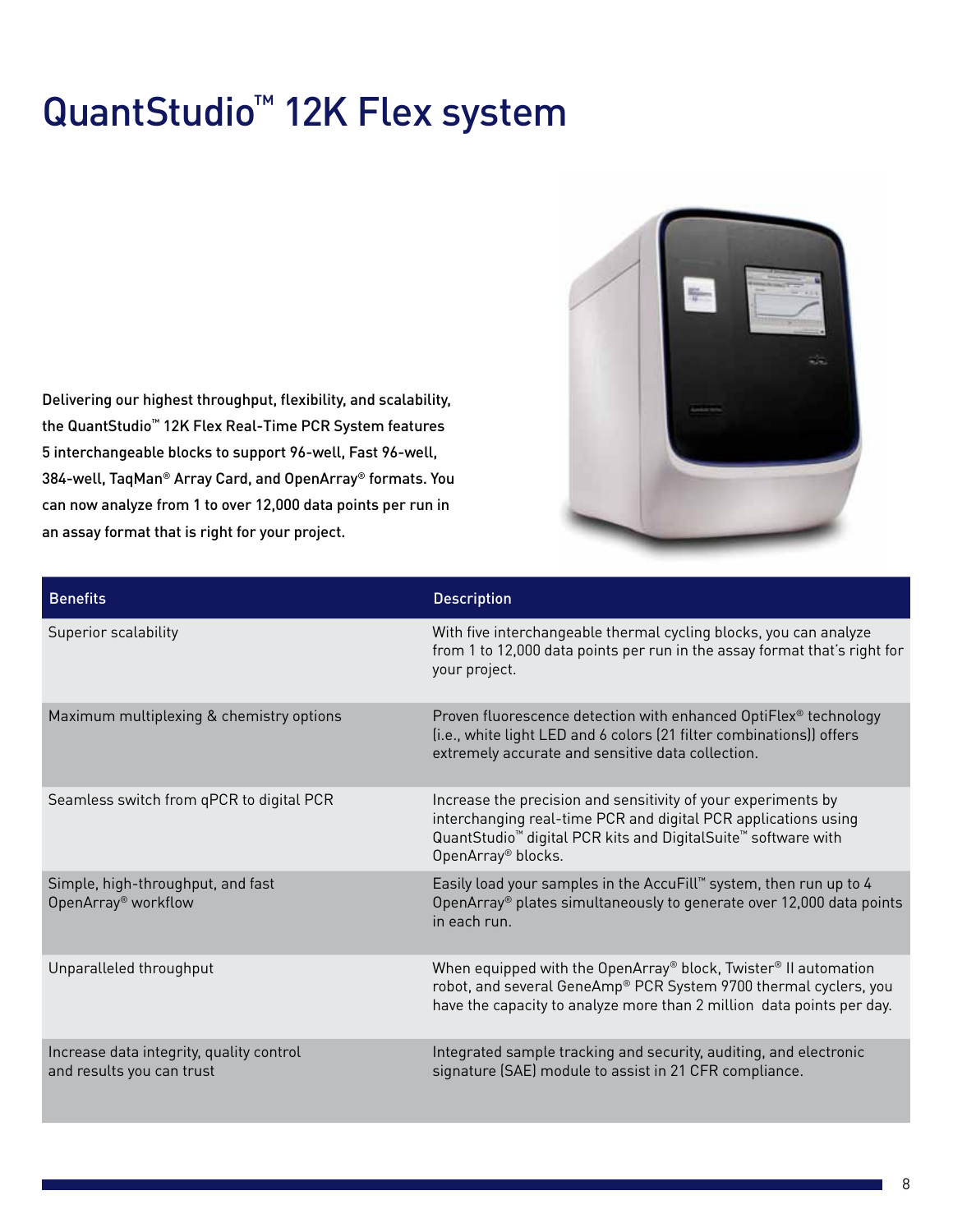## TaqMan® Assays and reagents

The TaqMan® Assay portfolio is the most comprehensive set of products available for your real-time PCR research from off-the-shelf, gene-specific probe and primer sets, to custom probes and primers manufactured with your desired sequences, as well as master mixes and everything in between.

All our assay products use TaqMan® probe–based chemistry—the gold standard in allelic discrimination and quantitative gene expression—offering high sensitivity, specificity, and reproducibility, along with broad dynamic range. To get from sample to result, a wide range of instruments and reagents tailored for quantitative PCR offer unrivaled performance for both routine and challenging applications.

#### **Gene expression analysis**

TaqMan® Gene Expression Assays offer 1.3 million primer/ probe sets for 23 species and selected pathogens, with your choice of FAM™ or VIC® dye labels. TaqMan® Custom Plus and standard Custom Assays enable you to study the expression of any gene or splice variant in any organism.

#### **Drug metabolism genotyping**

Choose from 2,700 unique TaqMan® Drug Metabolism Genotyping Assays to detect polymorphisms in all known high-value DME pharmacogenetics markers, including PharmaADME core markers.

#### **MiRNA and noncoding RNA analysis**

Innovative TaqMan®-based products and related tools, for miRNA and noncoding RNA research from isolation through discovery.

- Long noncoding RNA quantification
- miRNA profiling
- pri-miRNA quantification
- Small RNA quantification
- Targeted miRNA quantification



#### **Protein expression**

Revolutionary TaqMan® Protein Assays enable fast, easy identification and relative quantification of protein markers from limited quantities of cultured cells. Choose from predesigned assays, or create your own using your antibodies.

#### **SNP genotyping**

Choose from 4.5 million predesigned human and mouse TaqMan® SNP Genotyping Assays, or Custom TaqMan® SNP Genotyping Assays, in various sizes.

#### **Copy number variation**

TaqMan® Copy Number Assays provide over 1.6 million predesigned assays for complete human genome coverage and over 180,000 assays targeting mouse gene exons, as well as Custom Plus and standard Custom Assays.

#### **Somatic mutation detection**

Using castPCR™ technology, TaqMan® Mutation Detection Assays detect and measure somatic mutations in genes associated with cancer.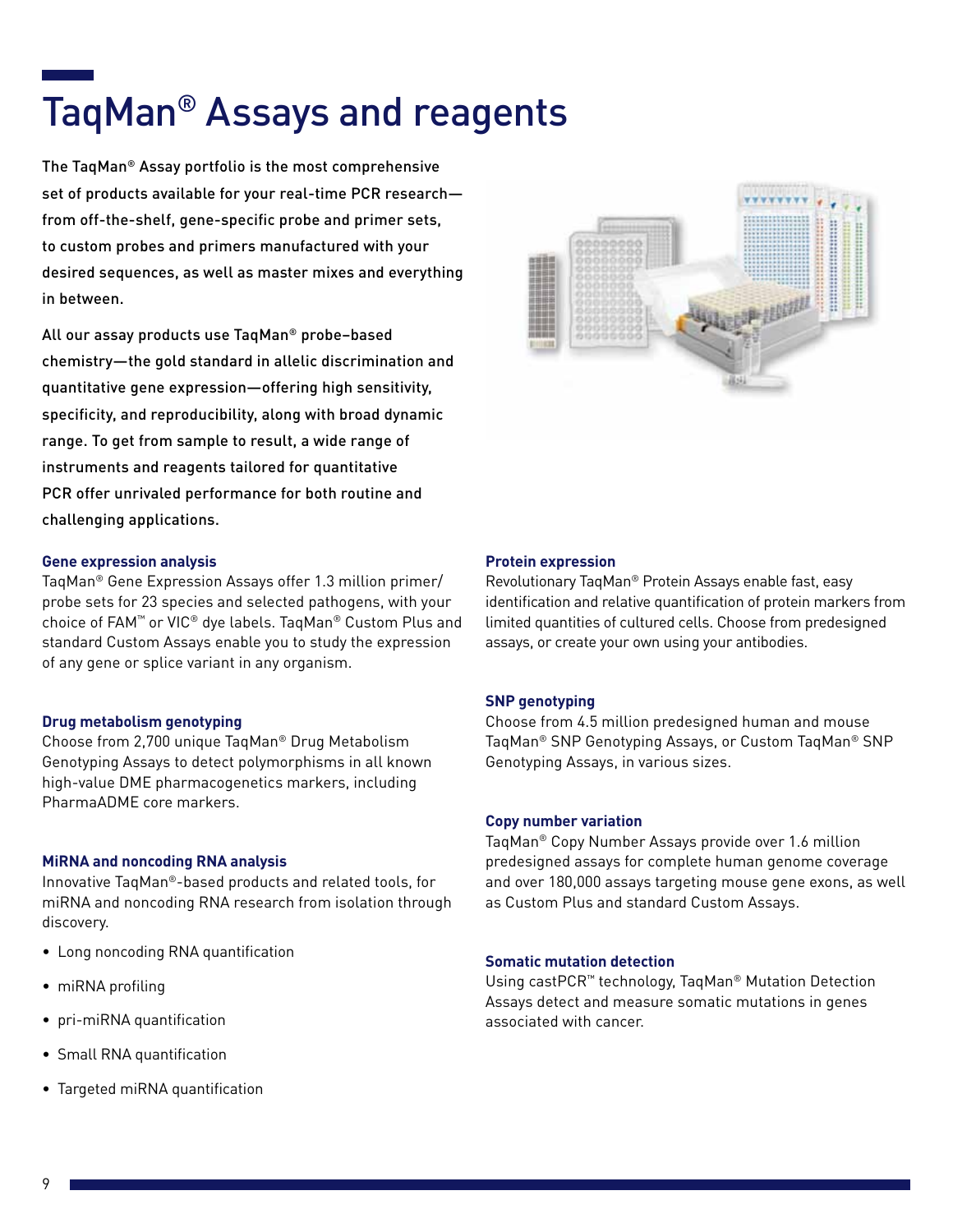## Experience qPCR ownership at the highest level

The Life Technologies Total Ownership Program for real-time PCR instruments

From finding the right systems for your research and your budget, to installation and maintenance, all the way through setup and scientific discovery, you can experience all that owning an Applied Biosystems® real-time PCR system has to offer. Through the Life Technologies Total Ownership Program, we can help you reach your goals faster and more effectively and see you take the value of your instrument to the highest level.



LSIA 2011 Awards—Most Responsive Customer Service & Most Knowledgeable Technical Support

**Financing and leasing options** 

We offer a variety of flexible financing options to meet your unique budget requirements, including flexible leasing and payment plans that match your business objectives. To find the right financial solution for you, email dealdesk @lifetech.com or contact your Life Technologies qPCR instrument representative (May be subject to credit approval. Other terms and conditions apply.).

#### **Trade-in programs**

As your lab changes, so do your research needs. Get the most value out of your instrument with trade-in programs that make it easy for you to scale your system to match your research. Take advantage of exceptional trade-in savings and service contract extensions when you purchase a new instrument.

#### **Award-winning service**

Life Technologies offers flexible service plans to fit your laboratory requirements and your budget. Give yourself the peace of mind that comes from knowing that for 30 years our highly trained, certified service engineers have used the latest technology to quickly diagnose and fix your real-time PCR instruments.

To learn more about our service and support plans, please contact the Remote Service Center by email at instrumentservices@lifetech.com or call 800-327-3002 (choose options 4, 1).

#### **Instrument operation & applications training**

Get hands-on lab experience and expand your working knowledge of real-time PCR instrument operation and applications with training courses offered at Life Technologies Application Support Centers located throughout the world.

To learn more about the training programs available in your region, go to learn.appliedbiosystems.com or contact us at customertraining@lifetech.com.

#### **Technical resources**

An award-winning team of technical application scientists is available to assist you with your real-time PCR questions by phone, email, or chat (available in North America).

Go to lifetechnologies.com/technicalsupport for online technical assistance or to find the contact details for the technical applications team in your region.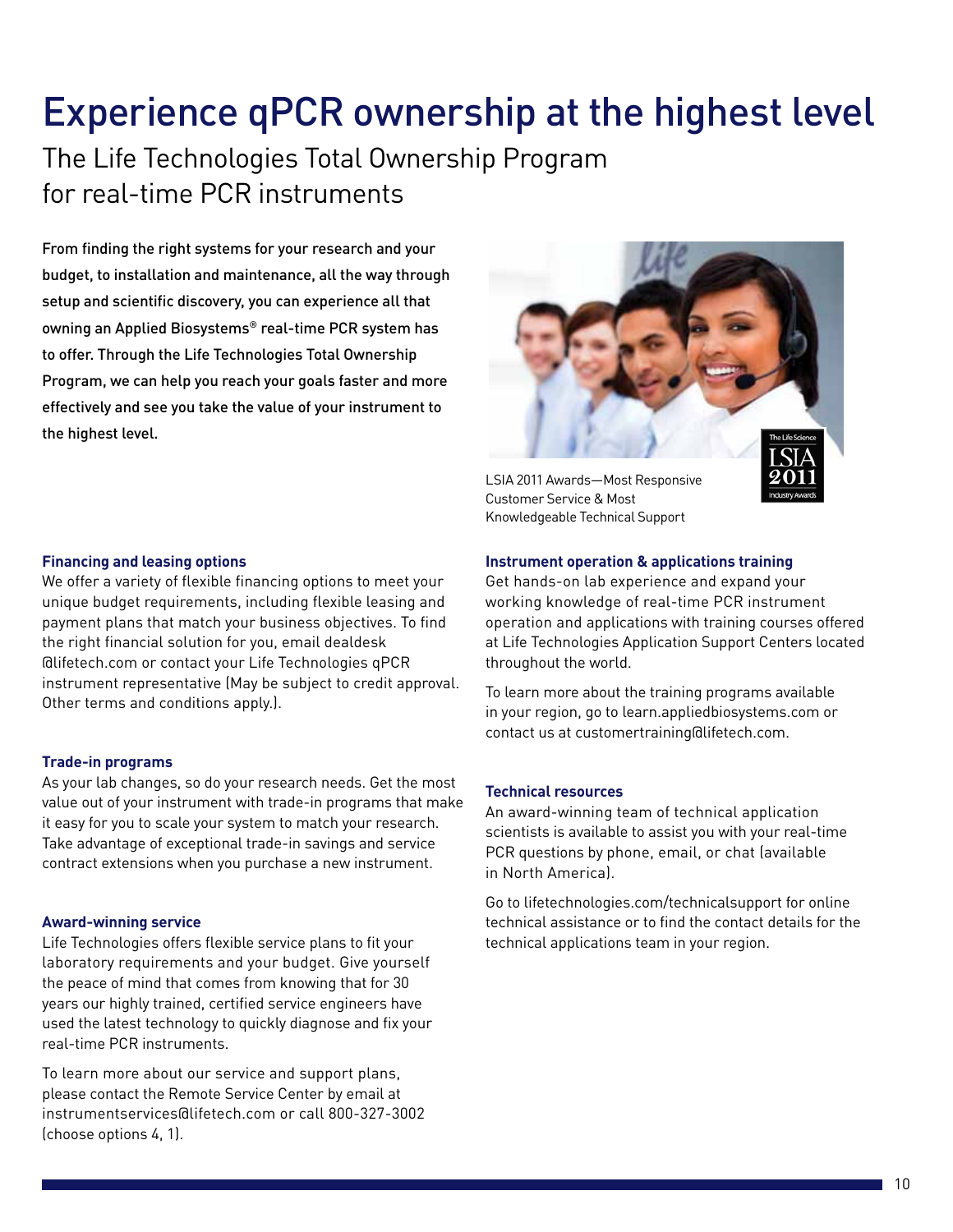### Ordering information

 $\mathcal{L}^{\text{max}}_{\text{max}}$ 

| StepOne® and StepOnePlus® Real-Time PCR Systems                                           | Cat. No. |
|-------------------------------------------------------------------------------------------|----------|
| StepOne <sup>®</sup> Real-Time PCR System                                                 | 4376357  |
| StepOne <sup>®</sup> Real-Time PCR System with Laptop                                     | 4376373  |
| StepOne® Real-Time PCR System with Tower                                                  | 4376374  |
| StepOnePlus® Real-Time PCR System Upgrade Kit                                             | 4379216  |
| StepOnePlus® Real-Time PCR System                                                         | 4376600  |
| StepOnePlus® Real-Time PCR System with Laptop                                             | 4376598  |
| StepOnePlus® Real-Time PCR System with Tower                                              | 4376599  |
| High Resolution Melt Software v3.0, 1 License                                             | 4461357  |
| High Resolution Melt Software v3.0, 10 Licenses                                           | 4461456  |
| 7500 Real-Time PCR System                                                                 |          |
| 7500 Real-Time PCR System with Laptop                                                     | 4351104  |
| 7500 Real-Time PCR System with Tower                                                      | 4351105  |
| 7500 Real-Time PCR System SDS v1.4 21 CFR Part 11 Module                                  | 4377354  |
| 7500 Fast Real-Time PCR System                                                            |          |
| 7500 Fast Real-Time PCR System with Laptop                                                | 4351106  |
| 7500 Fast Real-Time PCR System with Tower                                                 | 4351107  |
| 7500 Fast Real-Time PCR System SDS v1.4 21 CFR Part 11 Module                             | 4377355  |
| High Resolution Melt Software v3.0, 1 License                                             | 4461357  |
| High Resolution Melt Software v3.0, 10 Licenses                                           | 4461456  |
| ViiA <sup>™</sup> 7 Real-Time PCR System                                                  |          |
| ViiA <sup>™</sup> 7 Real-Time PCR System with 384-Well Block                              | 4453536  |
| ViiA <sup>™</sup> 7 Real-Time PCR System with TaqMan <sup>®</sup> Array Block             | 4453537  |
| ViiA <sup>™</sup> 7 Real-Time PCR System with Fast 96-Well Block                          | 4453535  |
| ViiA <sup>™</sup> 7 Real-Time PCR System with 96-Well Block                               | 4453534  |
| ViiA <sup>™</sup> 7 System Automation Accessory Robot (Twister <sup>®</sup> ) (100-240 V) | 4453551  |
| 384-Well Block Upgrade Kit                                                                | 4453545  |
| TaqMan <sup>®</sup> Array Upgrade Kit                                                     | 4453546  |
| Fast 96-Well Block Upgrade Kit                                                            | 4453544  |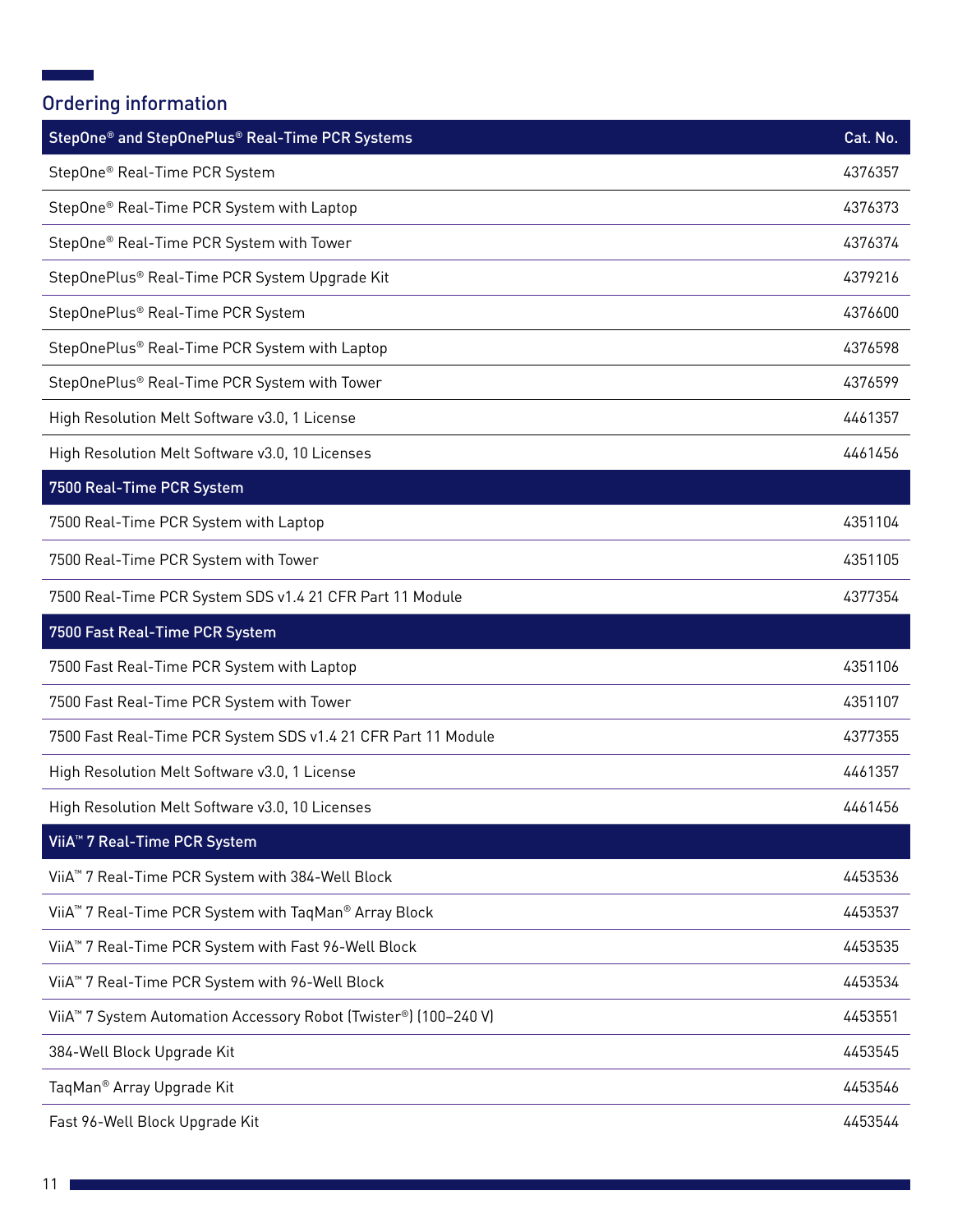| ViiA <sup>™</sup> 7 Real-Time PCR System (cont.)                       | Cat. No. |
|------------------------------------------------------------------------|----------|
| 96-Well Block Upgrade Kit                                              | 4453543  |
| ViiA <sup>™</sup> 7 Software HRM Module                                | 4453724  |
| ViiA <sup>™</sup> 7 Software 21 CFR Part 11 Module                     | 4453723  |
| QuantStudio <sup>™</sup> 12K Flex Real-Time PCR System with Laptop     |          |
| QuantStudio <sup>™</sup> 12K Flex System with 96-Well Block            | 4471050  |
| QuantStudio <sup>™</sup> 12K Flex System with Fast 96-Well Block       | 4471080  |
| QuantStudio <sup>™</sup> 12K Flex System with 384-Well Block           | 4471081  |
| QuantStudio <sup>™</sup> 12K Flex System with TaqMan® Array Card Block | 4471085  |
| QuantStudio <sup>™</sup> 12K Flex System with OpenArray® Block         | 4471086  |
| QuantStudio <sup>™</sup> 12K Flex Real-Time PCR System with Tower      |          |
| QuantStudio <sup>™</sup> 12K Flex System with 96-Well Block            | 4471087  |
| QuantStudio <sup>™</sup> 12K Flex System with Fast 96-Well Block       | 4471088  |
| QuantStudio <sup>™</sup> 12K Flex System with 384-Well Block           | 4471134  |
| QuantStudio <sup>™</sup> 12K Flex System with TaqMan® Array Card Block | 4471089  |
| QuantStudio <sup>™</sup> 12K Flex System with OpenArray® Block         | 4471090  |
| <b>Block upgrades</b>                                                  |          |
| OpenArray® Block Upgrade                                               | 4471091  |
| 96-Well Block Upgrade Kit                                              | 4453543  |
| 96-Well Fast Block Upgrade Kit                                         | 4453544  |
| 384-Well Block Upgrade Kit                                             | 4453545  |
| TaqMan <sup>®</sup> Array Block Upgrade Kit                            | 4453546  |
| QuantStudio <sup>™</sup> AccuFill <sup>™</sup> Upgrade Kit             | 4471022  |
| QuantStudio <sup>™</sup> 12K Flex Real-Time PCR System accessories     |          |
| QuantStudio <sup>™</sup> 12k Flex, Automation Robot                    | 4471066  |
| Dual Flat Block GeneAmp® PCR System 9700                               | 4428234  |
| Dual Flat Block GeneAmp® PCR System 9700, Sample Module Only           | 4425757  |
| OpenArray® Block Upgrade with AccuFill™ System                         | 4471067  |
| QuantStudio <sup>™</sup> AccuFill <sup>™</sup> System                  | 4471021  |